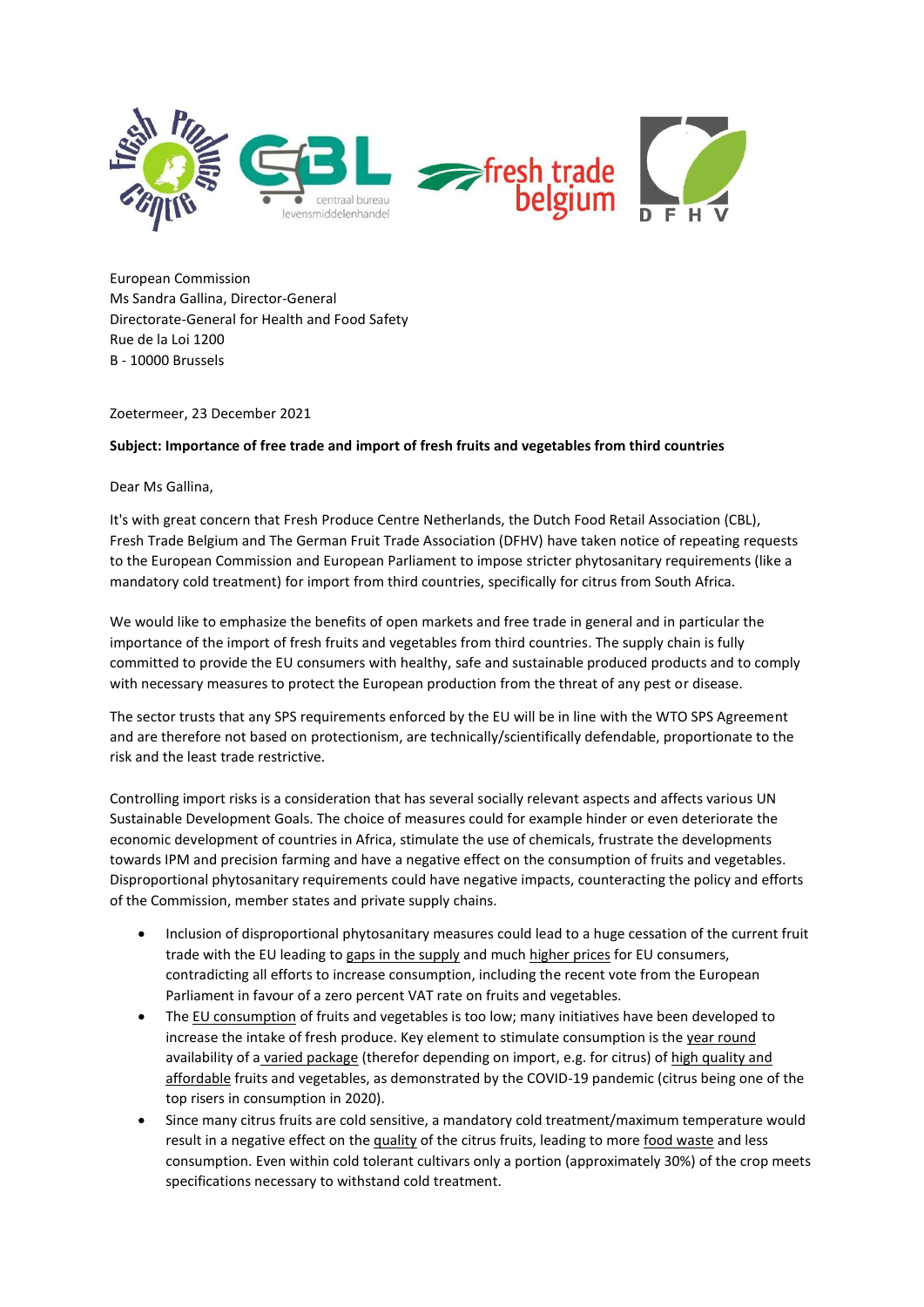- Based on years of experience third countries like South Africa have set up risk management systems to effectively control pests, focusing on many environmentally sustainable measures, avoiding reliance on broad-based chemical sprays. Key element of the systems approach is the flexibility to apply treatments that are appropriately aligned to e.g. variable pest pressure and local conditions. Mandatory EU requirements with regard to a cold treatment and/or maximum temperature settings would endanger the flexibility of the systems approach.
- The industries efforts to achieve a sustainable supply chain is completely in line with the recent commitment of the European Union to step up joint action in the World Trade Organization to work on facilitating trade including promoting sustainable supply chains, and the EU encouragement to move towards more plant-based diets to help limit the food sector's impact on climate change.
- Under the flag of the "EU-African Partnership", the European Union and African Union undertake extensive joint efforts to improve investment in sustainable food production, supporting job creation in the agri-food sector and the rural economy for African youth and ensuring sustainable management of natural resources.
- The citrus sector plays a strategic role in countries like South Africa because of its capacity to provide jobs and growth in rural areas. Implementation of disproportional phytosanitary requirements (like a mandatory cold treatment) could have a disastrous socio-economic impact, resulting in a dramatic declined revenue and associated job losses, specific with regard to the emerging farmers (small holders).

Specific with regard to South Africa, the largest citrus exporter to the European Union:

- Analysis by independent scientists shows that the South Africa citrus industry spends annually 4 billion ZAR (more than 200 million euro) on the risk management system for False Codling Moth (FCM) and Citrus black spot (CBS).
- The commitment by the entire South Africa citrus supply chain is also demonstrated by the fact that more than 99,8% of all consignments to the EU (more than 31.000) are clean, without noncompliances with regard to FCM or CBS.
- Inclusion of a mandatory cold treatment would result in effective cessation of at least 70% of South Africa's current citrus fruit trade with the EU (see the Annex for more details).
- South Africa has already decided on changes to the FCM risk management system to maximize compliance in 2022, including a significantly strengthened and more comprehensive cold temperature regime.
- The South African economy (with an official unemployment rate of 34,9% in the third quarter of 2021) is highly dependent on the citrus sector which employs 140.000 people and provides a livelihood for 1,4 million people.

We hope that you will consider our letter and the different aspects carefully. If further information is required, we are of course more than willing to discuss our concerns.

Please note that a copy of this letter had been sent to DG Trade, DG Agri and DG INTPA.

Yours Sincerely,

Janine Luten Marc Jansen CEO Fresh Produce Centre **Director** 

On behalf of FPC, FTB and DFHV, **Dutch Food Retail Association (CBL)**